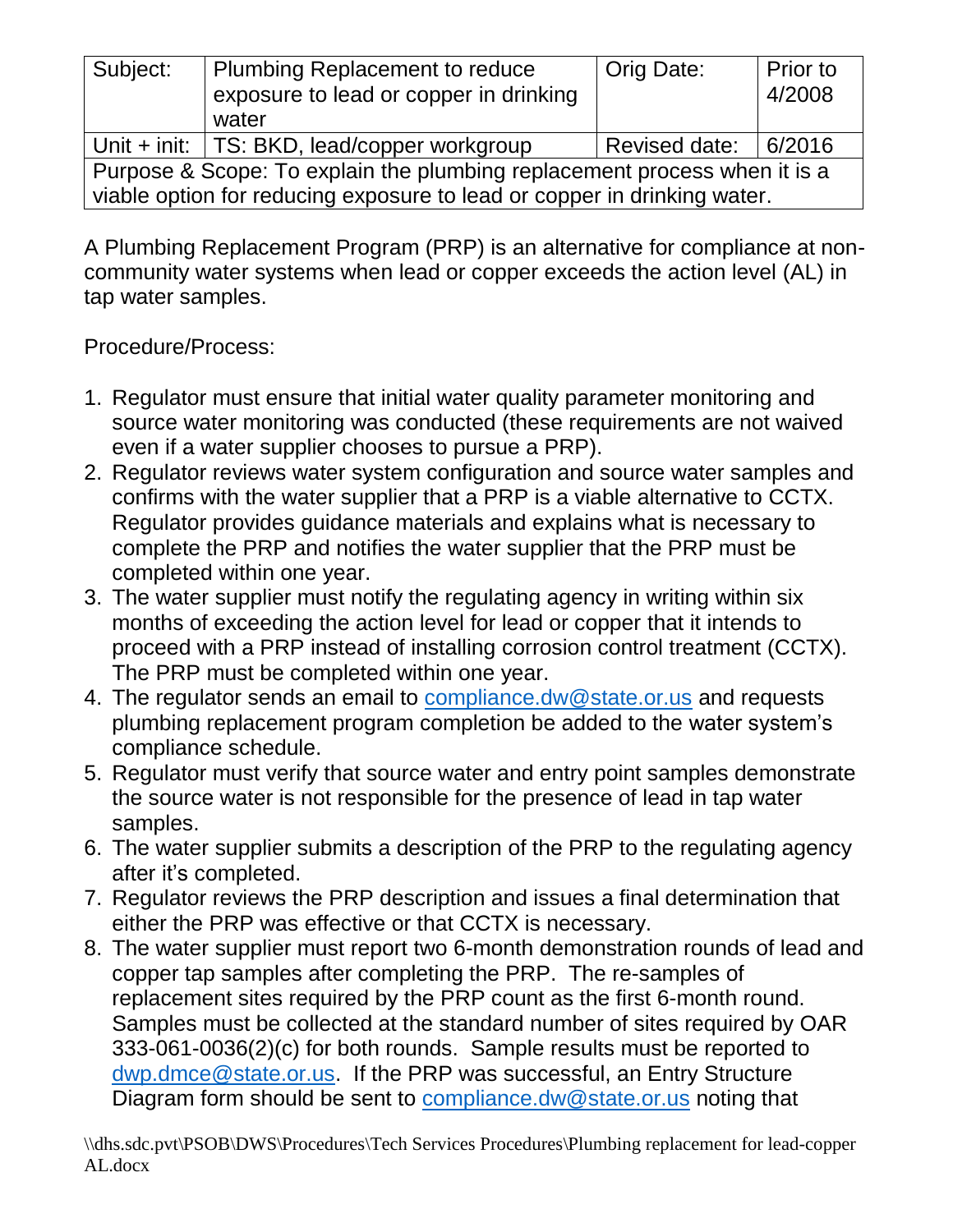treatment code C550 ("LCCA for L/C") needs to be added to SDWIS (mark the box "Treatment Changes Only" and do not include a diagram). The regulator must send an email to [compliance.dw@state.or.us](mailto:compliance.dw@state.or.us) requesting that two followup rounds be added to the system's lead and copper compliance schedule.

- 9. When there are two 6-month rounds below the L&C  $90<sup>th</sup>$  percentile action levels, the water system can be returned to annual monitoring for three years and then triennially (or straight to triennially if demonstration rounds  $\leq 0.005$ mg/L lead and  $\leq 0.65$  mg/L copper).
- 10. If lead and/or copper action levels are exceeded during either of the two 6 month rounds, the system must recommence installation of corrosion control treatment beginning at the step where they left off.

Procedure for Water Supplier

- 1. Develop a plumbing profile that identifies potential sources of lead or copper (for example, pipes, faucets, water coolers & fountains, etc.) and assists the organization to prioritize sample locations.
- 2. Develop a sampling plan that identifies: (described in 3Ts guidance document.)
	- Who is responsible for the monitoring process?
	- Who is responsible for collecting samples?
	- What laboratory is responsible for analyzing samples?
	- Who is responsible for maintaining records?
	- Where and when will the samples be collected? This should include all reasonable sites, including those where the action level was exceeded.

## **You should include:**

- All fountains, coolers, sinks and bubblers readily accessible to students (particularly the youngest students).
- At least one sample from each area used for food preparation.
- Other faucets or outlets regularly used to gather drinking or cooking water.

## **You do not need to include:**

- Faucets and outlets used for cleaning, maintenance or other nonconsumptive uses.
- Lab, washroom, art room and shop outlets (unless easily accessed and frequently used for consumption).
- Irrigation outlets.
- 3. Collect samples according to the sampling plan and identified in the plumbing profile using the first draw method.